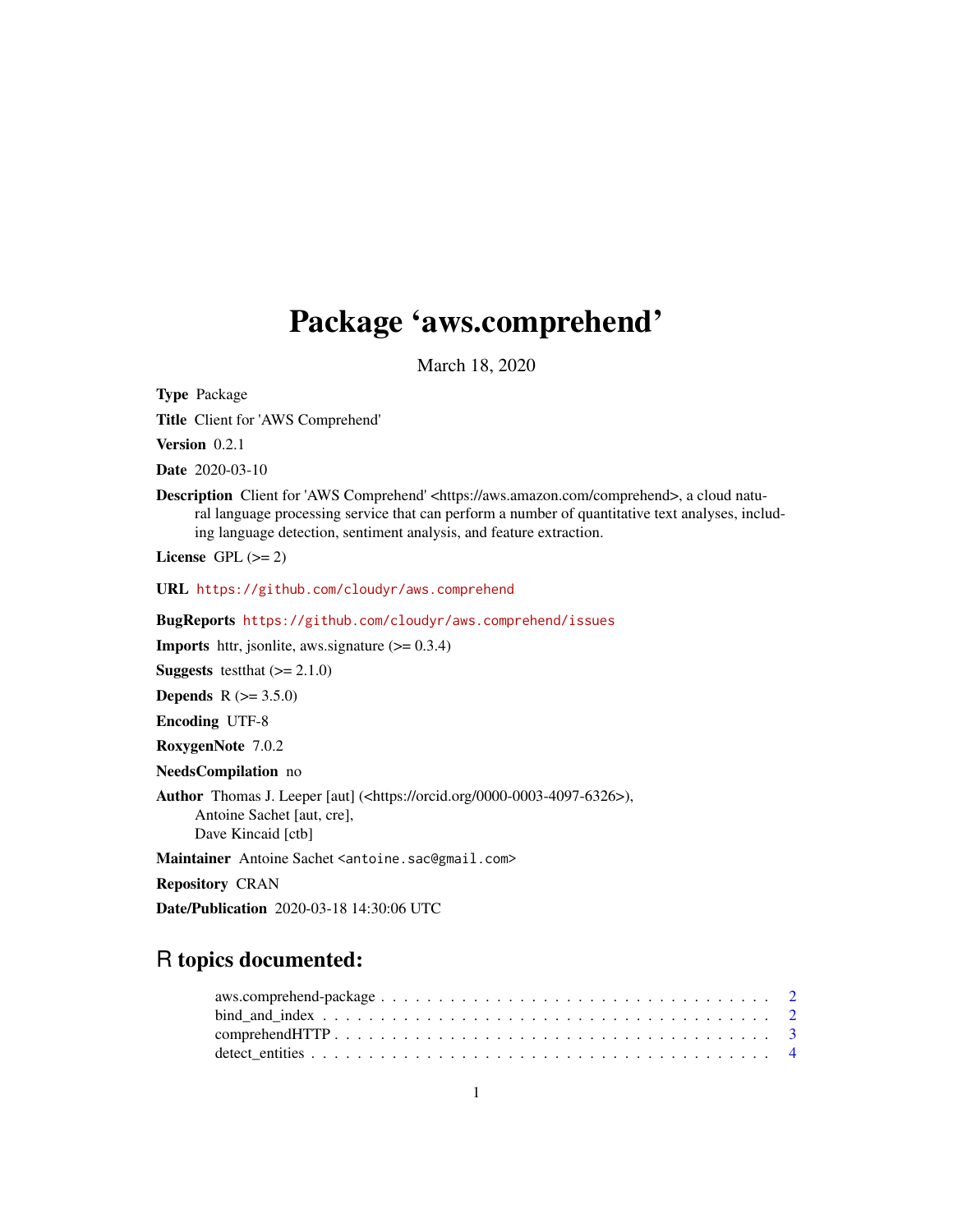<span id="page-1-0"></span>

| detect sentiment response to the series of the series of the series of the series of the series of the series of the series of the series of the series of the series of the series of the series of the series of the series |  |  |  |  |  |  |  |  |  |  |  |  |  |  |  |
|-------------------------------------------------------------------------------------------------------------------------------------------------------------------------------------------------------------------------------|--|--|--|--|--|--|--|--|--|--|--|--|--|--|--|
|                                                                                                                                                                                                                               |  |  |  |  |  |  |  |  |  |  |  |  |  |  |  |
|                                                                                                                                                                                                                               |  |  |  |  |  |  |  |  |  |  |  |  |  |  |  |
|                                                                                                                                                                                                                               |  |  |  |  |  |  |  |  |  |  |  |  |  |  |  |

aws.comprehend-package

*aws.comprehend*

#### Description

AWS Comprehend Client Package

#### Details

Client for AWS Comprehend (<https://aws.amazon.com/comprehend>0, a cloud natural language processing service that can perform a number of quantitative text analyses, including language detection, sentiment analysis, and feature extraction.

#### Author(s)

Thomas J. Leeper <thosjleeper@gmail.com>

#### See Also

[detect\\_language](#page-4-1), [detect\\_sentiment](#page-7-1), [detect\\_entities](#page-3-1), [detect\\_phrases](#page-6-1)

bind\_and\_index *Bind and index a ResultList*

#### Description

Turn a list of data.frames (of different lengths and potentially empty) into a single indexed data.frame. Useful to process a ResultList from 'comprehendHTTP'.

#### Usage

```
bind_and_index(index, df_list)
```
#### Arguments

| index   | Vector of indices                                                  |
|---------|--------------------------------------------------------------------|
| df list | List of data frames to bind and index. Should NOT be a data frame. |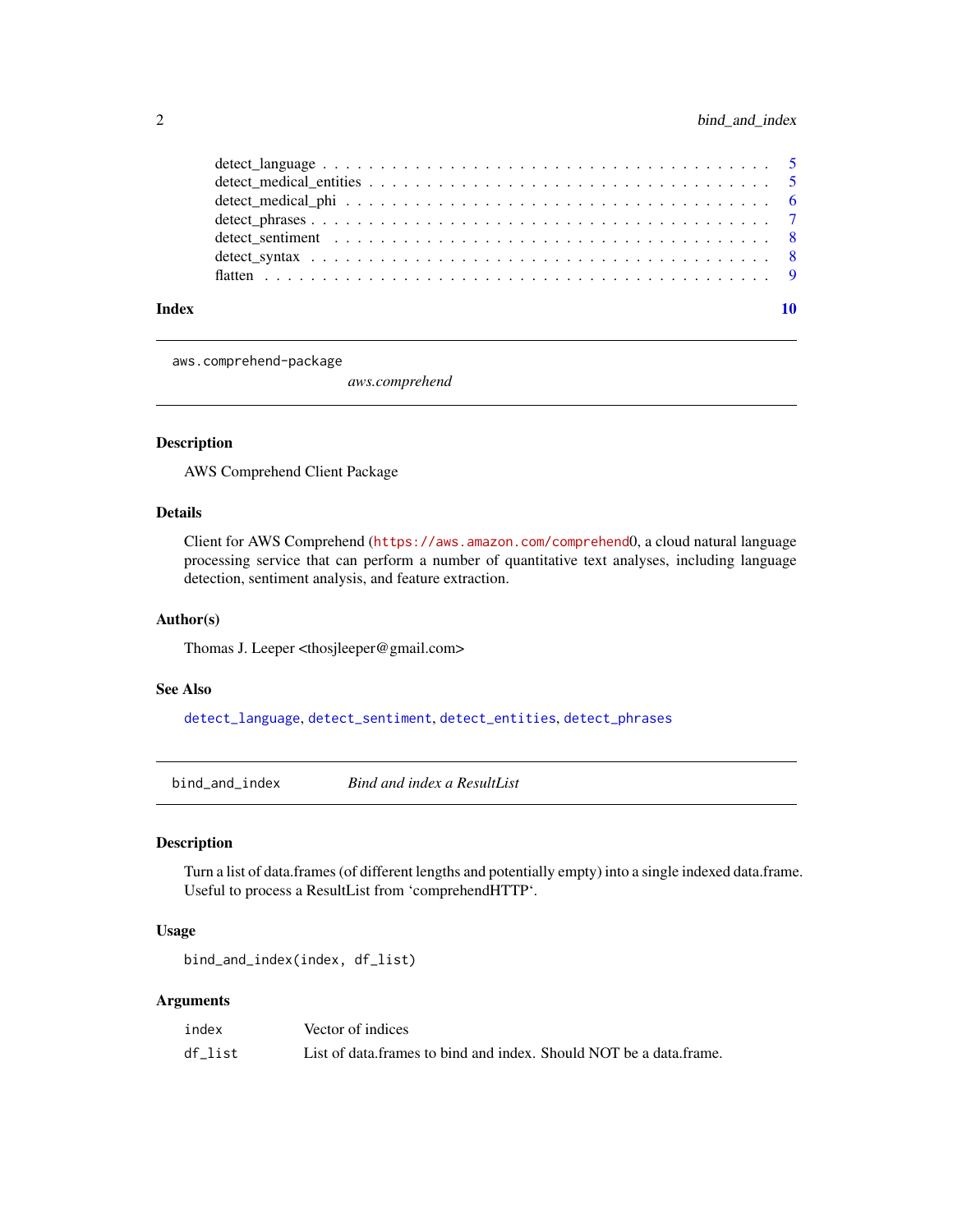#### <span id="page-2-0"></span>Details

'index' and 'df\_list' should be the same length. An error is raised otherwise. bind\_and\_index(1:2, list(data.frame(col = "a"), data.frame(col = "b"))) bind\_and\_index(1:3, list( $dataframe,col = "a"$ ), data.frame(), data.frame( $c("b", "c"))$ ))

<span id="page-2-1"></span>comprehendHTTP *Execute AWS Comprehend API Request*

#### Description

This is the workhorse function to execute calls to the Comprehend API.

#### Usage

```
comprehendHTTP(
  action,
  query = list(),
  headers = list(),
  body = NULL,verbose = getOption("verbose", FALSE),
  region = Sys.getenv("AWS_DEFAULT_REGION", "us-east-1"),
  key = NULL,
  secret = NULL,
  session_token = NULL,
  service = c("comprehend", "comprehendmedical"),
  ...
)
```
#### Arguments

| action        | A character string specifying the API action to take                                                                                             |
|---------------|--------------------------------------------------------------------------------------------------------------------------------------------------|
| query         | An optional named list containing query string parameters and their character<br>values.                                                         |
| headers       | A list of headers to pass to the HTTP request.                                                                                                   |
| body          | A request body                                                                                                                                   |
| verbose       | A logical indicating whether to be verbose. Default is given by options ("verbose").                                                             |
| region        | A character string containing the AWS region. If missing, defaults to "us-east-<br>$1$ ".                                                        |
| key           | A character string containing an AWS Access Key ID. See locate_credentials.                                                                      |
| secret        | A character string containing an AWS Secret Access Key. See locate_credentials.                                                                  |
| session_token | A character string containing an AWS Session Token. See locate_credentials.                                                                      |
| service       | the Comprehend service to use. Currently either 'comprehend' for the base<br>service or 'comprehend medical' for the Comprehend Medical service. |
| $\cdots$      | Additional arguments passed to GET.                                                                                                              |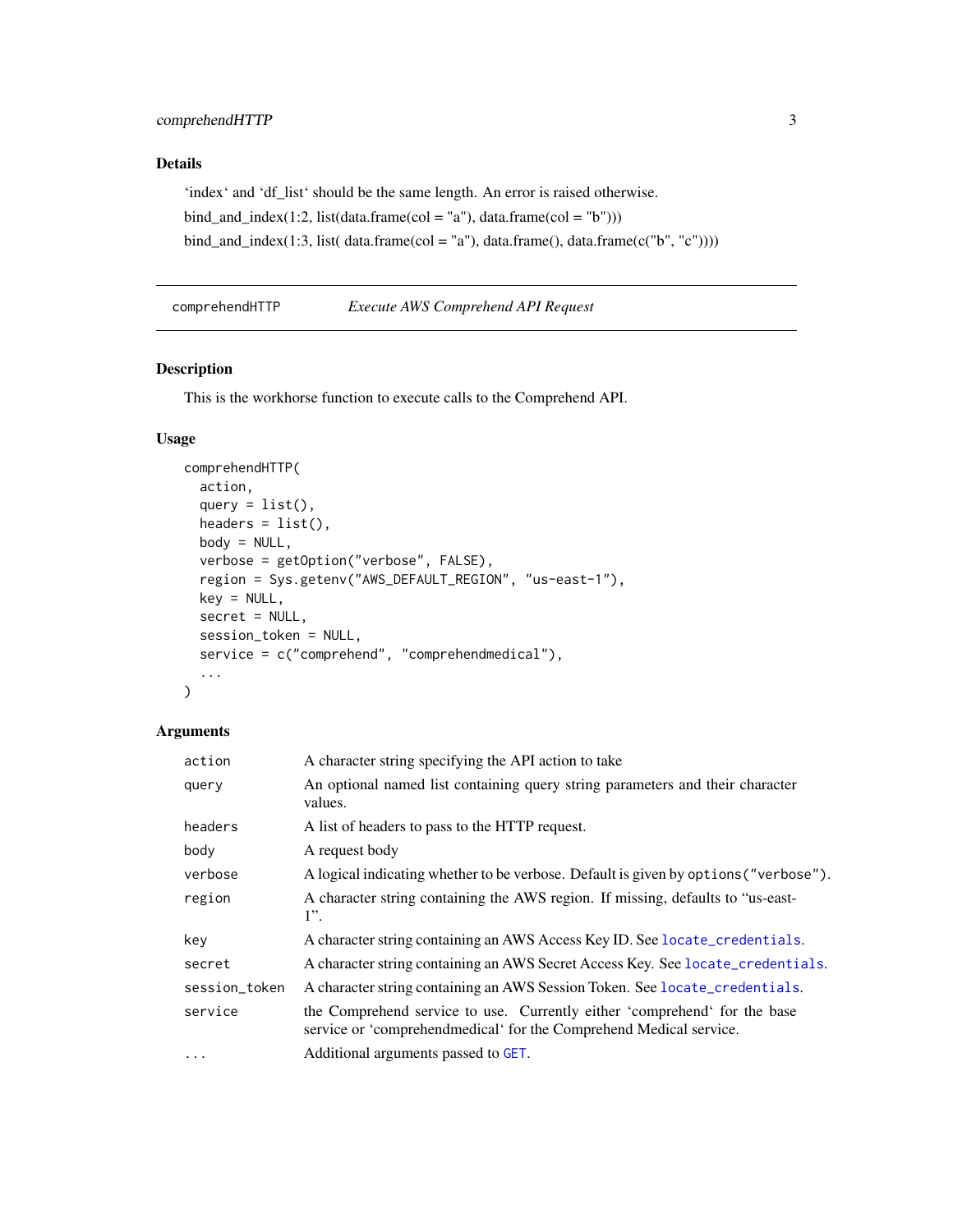#### <span id="page-3-0"></span>Details

This function constructs and signs an Polly API request and returns the results thereof, or relevant debugging information in the case of error.

#### Value

If successful, a named list. Otherwise, a data structure of class "aws-error" containing any error message(s) from AWS and information about the request attempt.

#### Author(s)

Thomas J. Leeper

<span id="page-3-1"></span>detect\_entities *Detect named entities in a source text*

#### Description

Detect entities in a source text

#### Usage

```
detect_entities(text, language = "en", ...)
```
#### Arguments

| text      | A character string containing a text to entities analyze, or a character vector to<br>perform analysis separately for each element. |
|-----------|-------------------------------------------------------------------------------------------------------------------------------------|
| language  | A character string containing a two-letter language code. Currently "en" and<br>"es" are supported.                                 |
| $\ddotsc$ | Additional arguments passed to comprehend HTTP.                                                                                     |

#### Value

A data frame

#### Examples

```
## Not run:
 # simple example
 detect_entities("Amazon provides web services. Jeff is their leader.")
 txt <-c("Amazon provides web services, like Google.",
          "Jeff is their leader.")
 detect_entities(txt)
```
## End(Not run)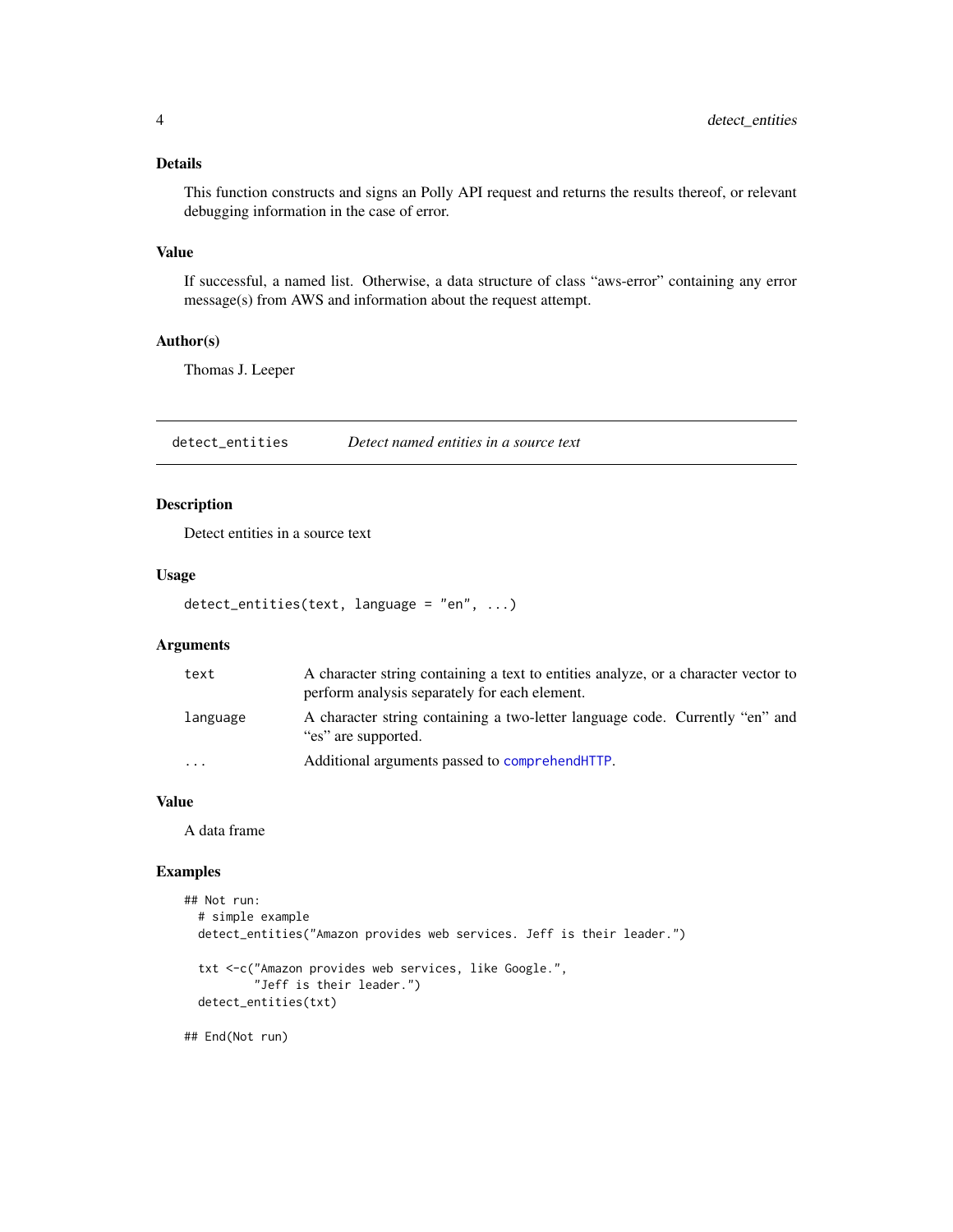<span id="page-4-1"></span><span id="page-4-0"></span>detect\_language *Detect language in a source text*

#### Description

Detect language(s) in a source text

#### Usage

```
detect_language(text, ...)
```
#### Arguments

| text     | A character string containing a textual source, or a character vector to detect |
|----------|---------------------------------------------------------------------------------|
|          | languages separately for each element.                                          |
| $\cdots$ | Additional arguments passed to comprehend HTTP.                                 |

#### Value

A data frame of language probabilities.

#### Examples

```
## Not run:
 # simple example
 detect_language("This is a test sentence in English")
 # two languages in a single text
 txt <- "A: ¡Hola! ¿Como está, usted?\nB: Ça va bien. Merci. Et toi?"
 detect_language(txt)
 # "batch" mode
 detect_language(c("A: ¡Hola! ¿Como está, usted?",
                    "B: Ça va bien. Merci. Et toi?"))
```
## End(Not run)

detect\_medical\_entities

*Detect named entities in a source medical text*

#### Description

Detect entities in a source medical text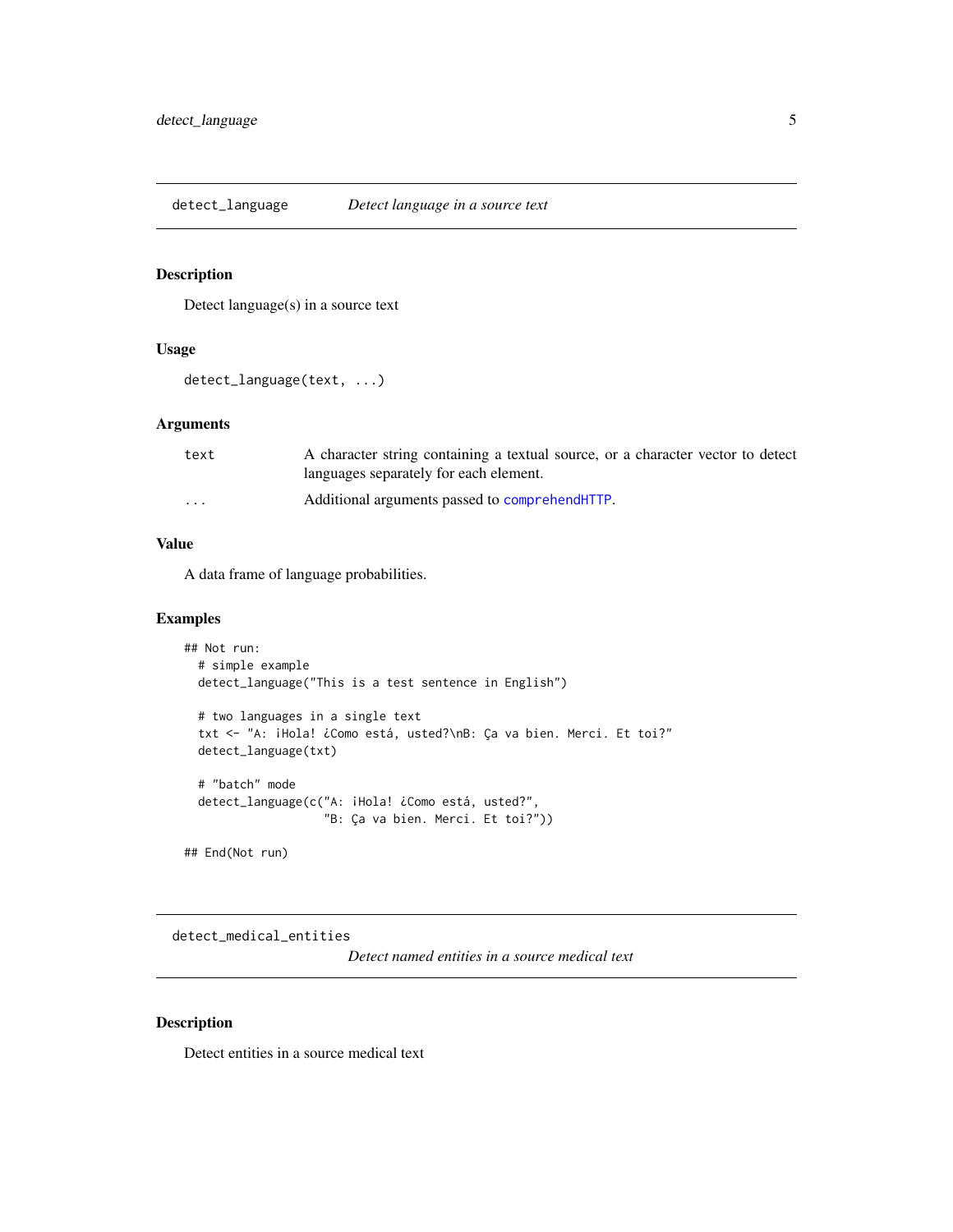```
detect_medical_entities(text, language = "en", version = c("2", "1"), ...)
```
#### Arguments

| text     | A character string containing a text to entities analyze, or a character vector to<br>perform analysis separately for each element. |
|----------|-------------------------------------------------------------------------------------------------------------------------------------|
| language | A character string containing a two-letter language code. Currently only "en" is<br>supported.                                      |
| version  | A character string containing the version of the API that should be used. Cur-<br>rently only "1" or "2" are supported.             |
| $\cdots$ | Additional arguments passed to comprehend HTTP.                                                                                     |

#### Value

A data frame

#### Examples

```
## Not run:
 # simple example
 medical_detect_entities("Mrs. Smith comes in today complaining of shortness of breath.")
 txt <-c("Mrs. Smith comes in today.",
          "She is complaining of shortnesss of breath.")
 medical_detect_entities(txt)
## End(Not run)
```
detect\_medical\_phi *Detect Protected Health Information (PHI) in a source medical text*

#### Description

Detect Protected Health Information (PHI) in a source medical text

#### Usage

```
detect_medical_phi(text, language = "en", ...)
```
#### Arguments

| text     | A character string containing a text to entities analyze, or a character vector to<br>perform analysis separately for each element. |
|----------|-------------------------------------------------------------------------------------------------------------------------------------|
| Language | A character string containing a two-letter language code. Currently only "en" is<br>supported.                                      |
| $\cdots$ | Additional arguments passed to comprehend HTTP.                                                                                     |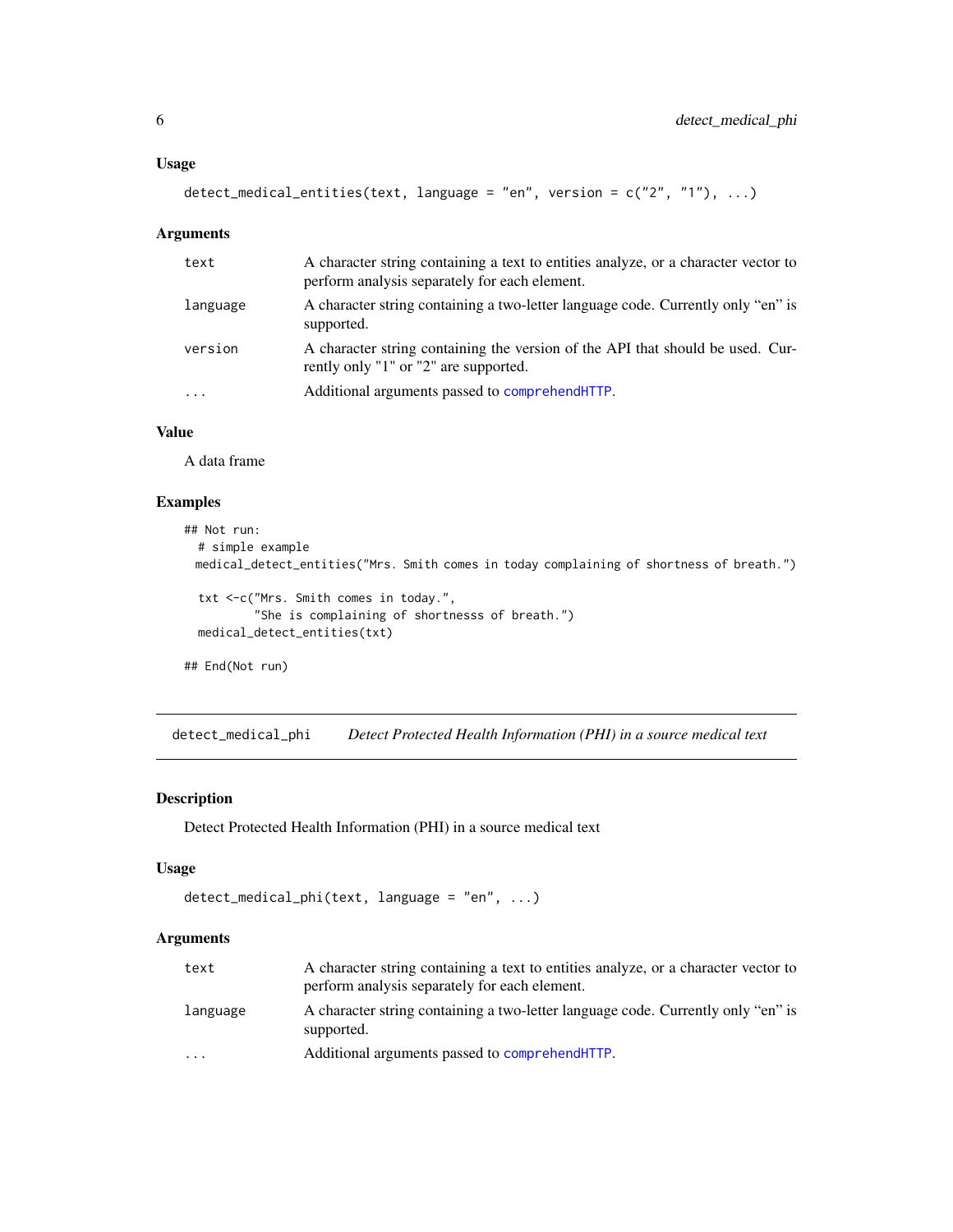#### <span id="page-6-0"></span>detect\_phrases 7

#### Value

A data frame

#### Examples

```
## Not run:
  # simple example
  medical_detect_phi("Mrs. Smith comes in today complaining of shortness of breath.")
  txt <-c("Mrs. Smith comes in today.",
          "She is complaining of shortnesss of breath.")
  medical_detect_phi(txt)
## End(Not run)
```
<span id="page-6-1"></span>detect\_phrases *Detect key phrases*

#### Description

Detect key phrases in a source text

#### Usage

```
detect_phrases(text, language = "en", ...)
```
#### Arguments

| text     | A character string containing a text to analyze, or a character vector to perform<br>analysis separately for each element. |
|----------|----------------------------------------------------------------------------------------------------------------------------|
| language | A character string containing a two-letter language code. Currently "en" and<br>"es" are supported.                        |
| $\cdots$ | Additional arguments passed to comprehend HTTP.                                                                            |

#### Value

A data frame

#### Examples

```
## Not run:
  # simple example
  detect_phrases("Amazon provides web services. Jeff is their leader.")
  txt <-c("Amazon provides web services.",
          "Jeff is their leader.")
  detect_phrases(txt)
```
## End(Not run)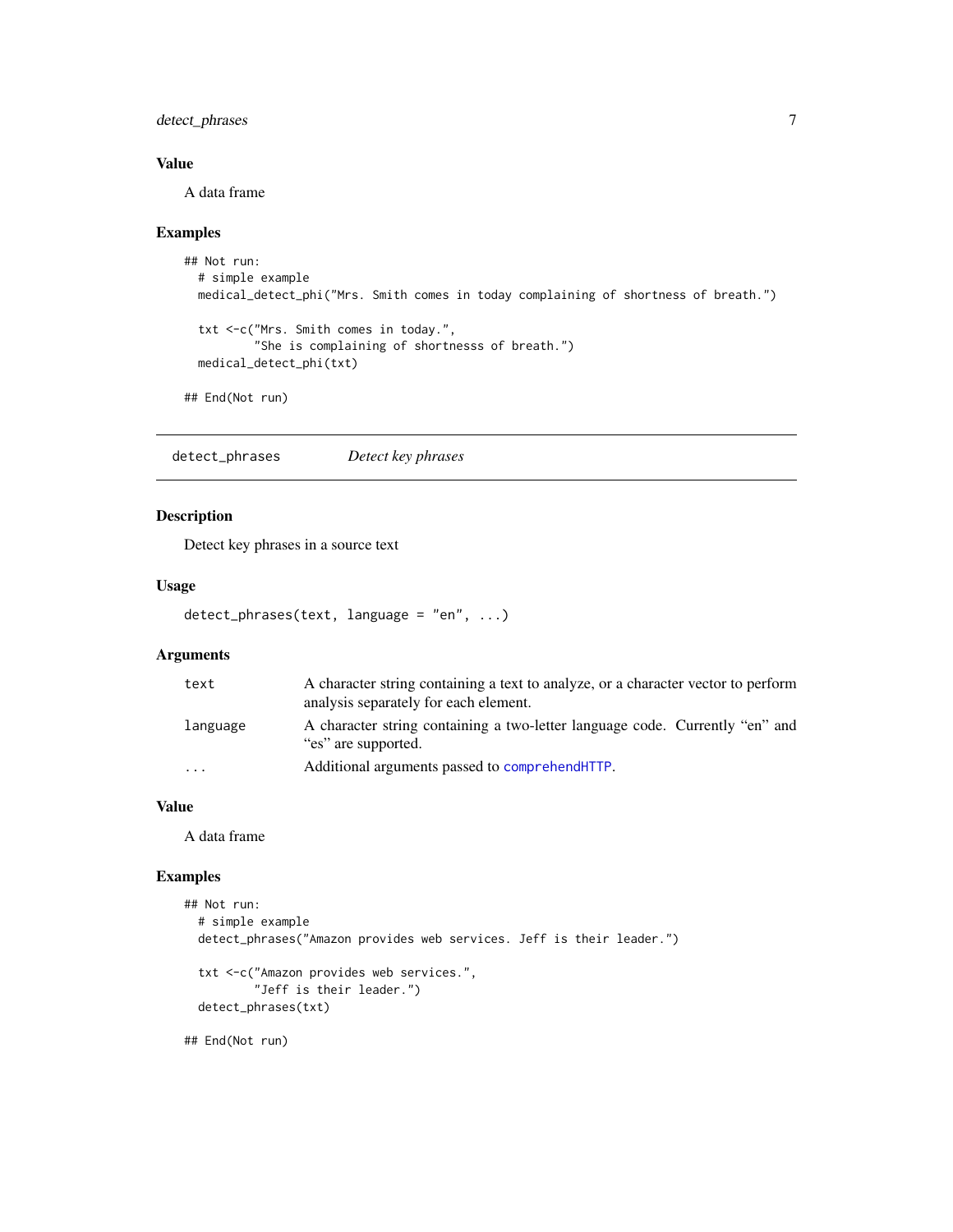<span id="page-7-1"></span><span id="page-7-0"></span>

#### Description

Detect sentiment in a source text

#### Usage

```
detect_sentiment(text, language = "en", ...)
```
#### Arguments

| text     | A character string containing a text to sentiment analyze, or a character vector<br>to perform analysis separately for each element. |
|----------|--------------------------------------------------------------------------------------------------------------------------------------|
| Language | A character string containing a two-letter language code. Currently "en" and<br>"es" are supported.                                  |
| .        | Additional arguments passed to comprehend HTTP.                                                                                      |

#### Value

A data frame

#### Examples

```
## Not run:
 # simple example
 detect_sentiment("I have never been happier. This is the best day ever.")
 txt <-c("I have never been happier. This is the best day ever.",
          "I have always been happier. This is the worst day ever.")
 detect_sentiment(txt)
```
## End(Not run)

detect\_syntax *Detect syntax in a source text*

#### Description

Detect syntax in a source text

#### Usage

```
detect_syntax(text, language = "en", ...)
```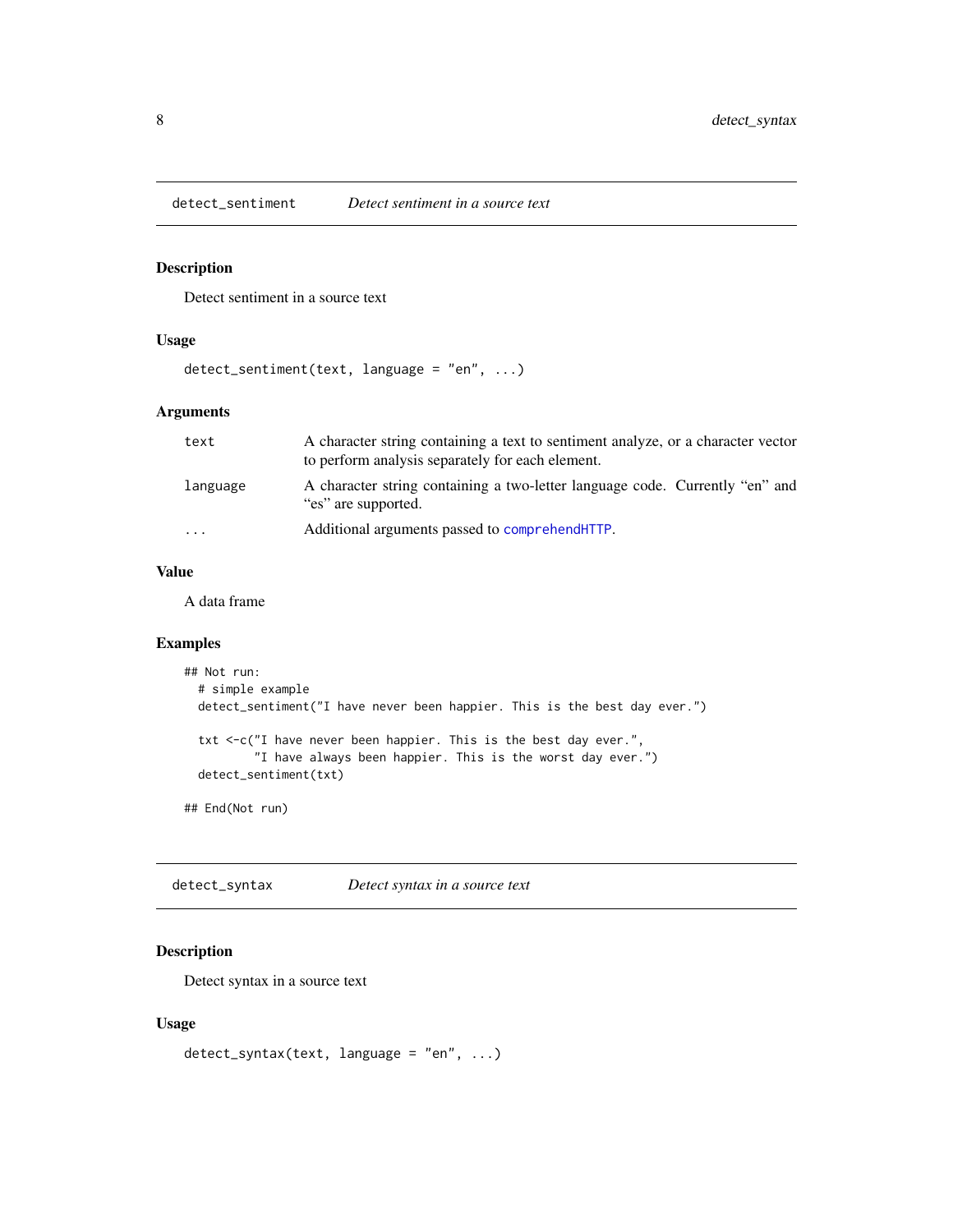#### <span id="page-8-0"></span>flatten 1988 blev at 1988 blev at 1988 blev at 1988 blev at 1988 blev at 1988 blev at 1988 blev at 1988 blev a

#### Arguments

| text                    | A character string containing a text to syntax analyze, or a character vector to<br>perform analysis separately for each element. |
|-------------------------|-----------------------------------------------------------------------------------------------------------------------------------|
| language                | A character string containing a two-letter language code.                                                                         |
| $\cdot$ $\cdot$ $\cdot$ | Additional arguments passed to comprehend HTTP.                                                                                   |

### Value

A data frame

#### Examples

```
## Not run:
  # simple example
  detect_syntax("The quick brown fox jumps over the lazy dog.")
  txt <-c("The quick brown fox jumps over the lazy dog.",
          "I have never been happier!")
  detect_syntax(txt)
```
## End(Not run)

flatten *Flatten embedded data.frames (1 level max)*

#### Description

Flatten embedded data.frames (1 level max)

#### Usage

flatten(df)

#### Arguments

df data.frame to flatten